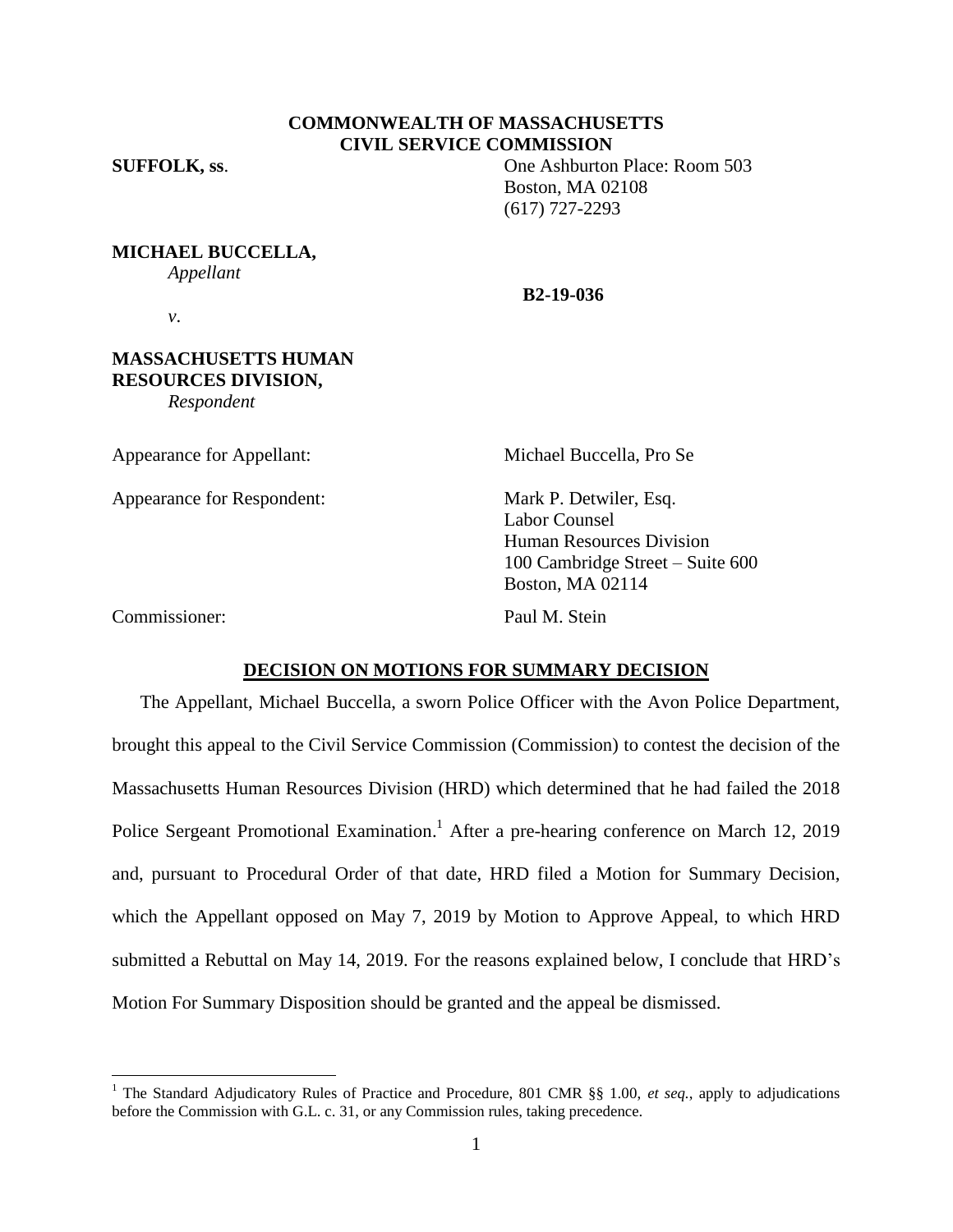#### **FINDINGS OF FACT**

Based on the submissions of the parties and viewing the evidence most favorably to the Appellant, I find the following material facts are not in dispute:

1. The Appellant, Michael Bucella, is a tenured Police Officer who has been employed with the Town of Avon Police Department since 1999.

2. On June 18, 2018, HRD posted a bulletin for the 2018 promotional examination for Police Sergeant open to Police Officers in various civil service municipalities (one of which was the Town of Avon). The examination contained two components: (1) a written portion administered on September 15, 2018, worth 80% of the applicant's score and (2) an Education and Experience (E&E) Claim, worth 20% of the applicant's exam score, that was required to be submitted by completing a separate online E&E Claim application within seven (7) days following the written examination.

3. In order to qualify to take the 2018 Police Sergeant examination, applicants were required to submit an application and a \$250 examination fee on or before the deadline of August 7, 2018.

The examination bulletin stated:

Once your application is successfully submitted, click on the "click to pay" button to pay for your examination. You will receive a payment confirmation email . . . If you do NOT receive this confirmation, your payment has NOT been received and you will need to log back into your application and click "Click to Pay".

4. The examination bulletin also stated::

*EDUCATION & EXPERIENCE (E&E): All applicants must complete the 2018 Police Promotional Series E&E Claim application online. Instructions regarding this E&E Claim application will be mailed to candidates prior to the examination date. A confirmation email will be sent upon successful submission of an E&E Claim application. (emphasis added)*

All claims and supporting documentation must be received within 7 calendar days following the examination. *Please read the instructions for submitting claims and supporting documentation carefully. Supporting documentation must be scanned and*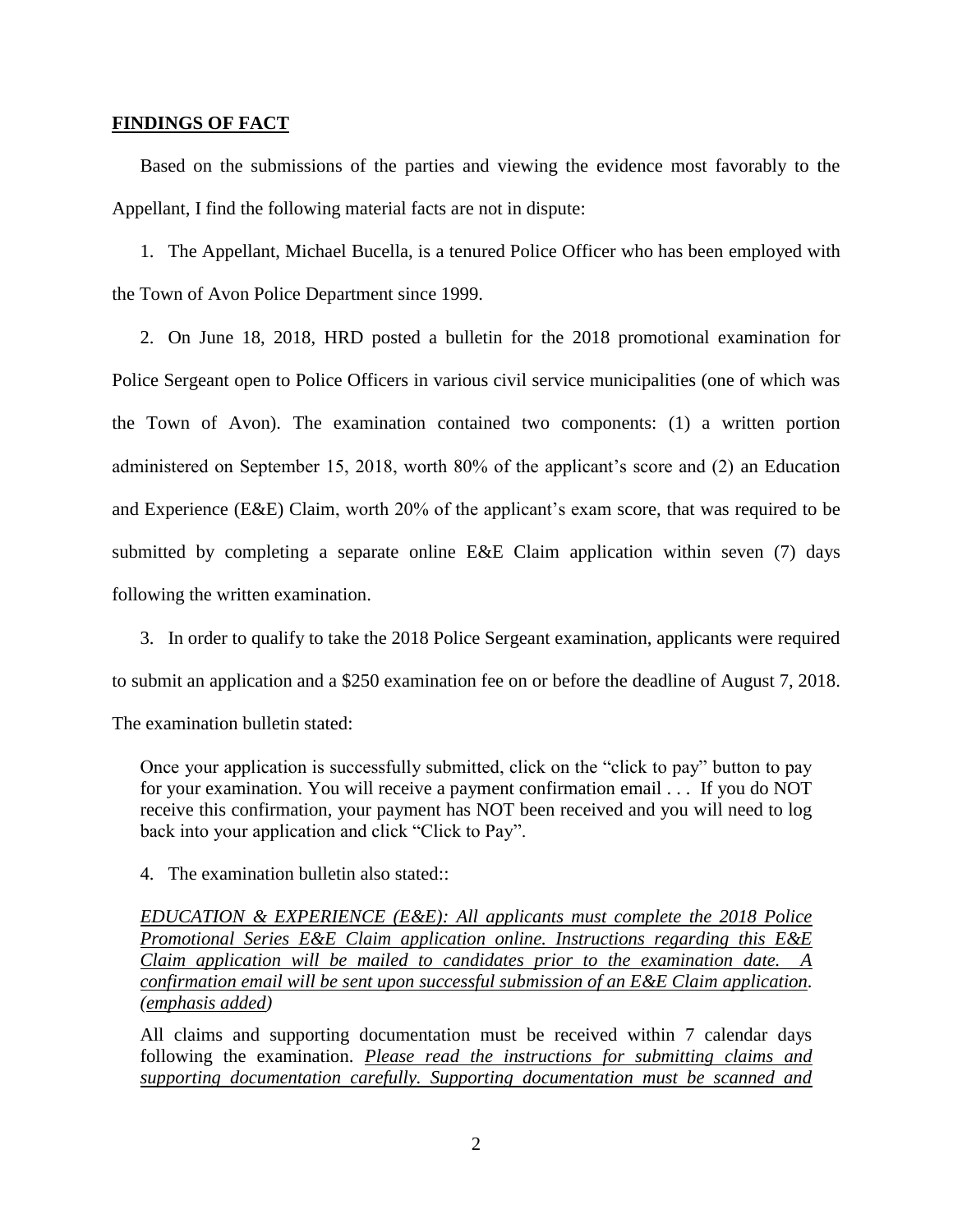*attached to your application or sent to [civilservice@mass.gov](mailto:civilservice@mass.gov) no later than September 22, 2018.* (*emphasis added*) *Please note that:*

- *E&E is an examination component, and therefore must be completed by the examinee.*
- *Failure to complete this component as instructed will result in a candidate not receiving any credit for E&E.*
- *Credit for E&E is applicable only to individuals who achieve a passing score on all other examination components, and will not be calculated for a candidate with a failing written examination score. (emphasis added)*

*Please be sure to read the instructions carefully.* No phone calls or email inquiries regarding the content of this exam component will be accepted or responded to. Once you receive your examination mark, you will have seventeen calendar days from the mailing of your mark to appeal in writing your E&E score.(*emphasis added*)

5. On July 26, 2018, Officer Buccella duly submitted an examination application and paid

the examination fee by the deadline as instructed in the examination bulletin. When he submitted this initial application, he attached a PDF document containing an attested copy of his college transcript and a copy of a Verification Form attested to by the Avon Police Chief to his tenured service as an Avon Police Officer since 1999.

6. On August 27, 2018, HRD issued an individually addressed email notice entitled

""Education and Experience (E&E) Claim for Departmental Police Promotional Examination" to

all applicants who had duly applied to take the 2018 Sergeant's Examination, including Officer

Buccella. This notice stated, in relevant part (**all bolding in original**):

Please pay close attention to the following regarding the submission of your Education  $\&$ Experience (E&E) Claim.

The E&E claim application is separate from the Written Exam application you submitted to take the exam. THIS IS AN EXAMINATION COMPONENT. Complete your Online E&E Claim on your own and to the best of your ability. Accurate completion of the education and experience claim is a scored, weighted, examination component. In order to ensure that no one receives any type of unfair advantage in the claim process, be advised that we are unable to provide individualized assistance to any applicant. (emphasis added) . . .

# **The Online E&E Claim is now available. To access this exam component**:

- 1. Click here [hyperlink] to access the application;
- 2. Carefully read all information in the posting;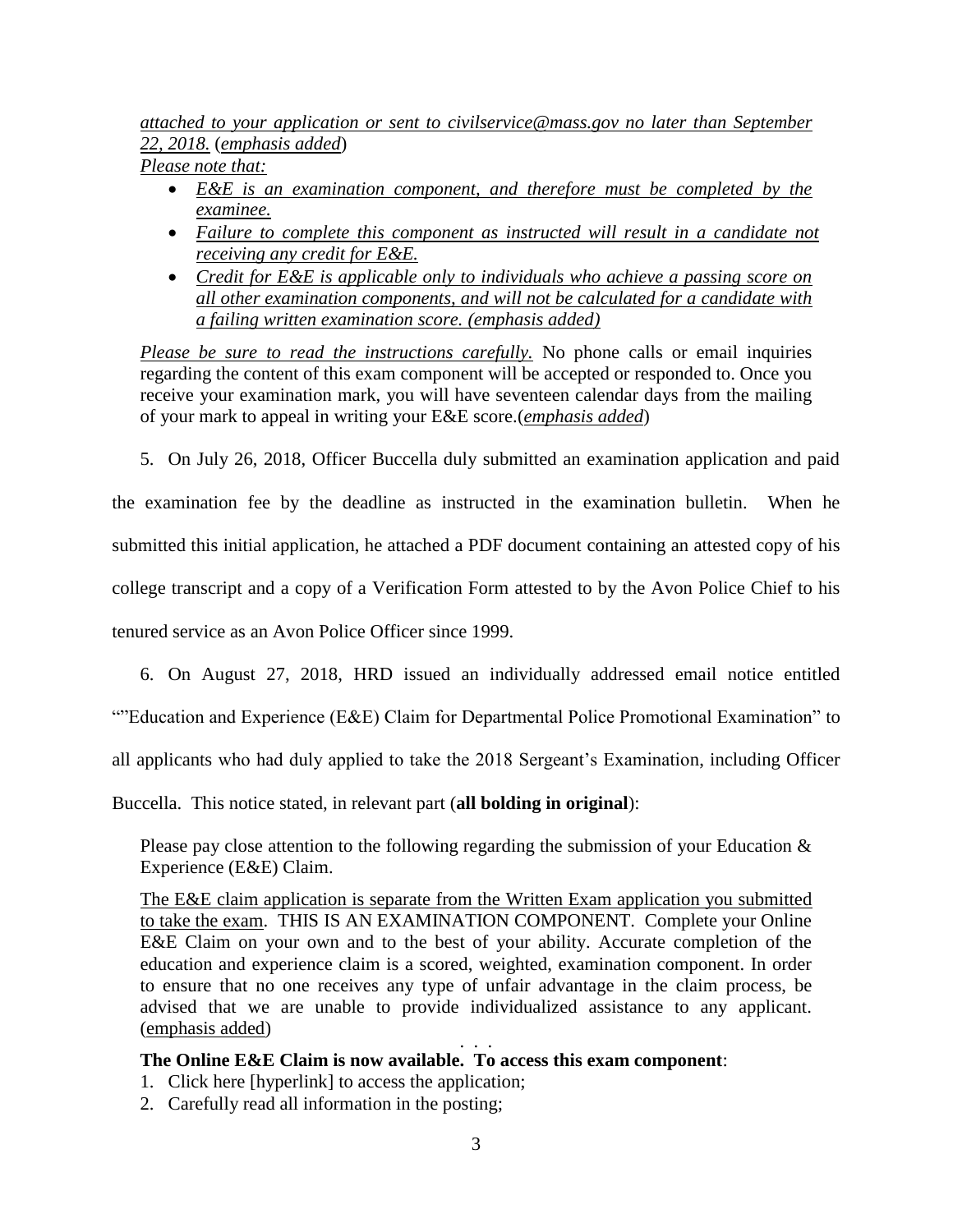- 3. Click "Apply"'
- 4. Log in to your account;
- 5. Complete the online E&E claim as instructed.
- 6. If you have successfully completed and submitted the E&E claim application you will receive a confirmation email. (AN APPLICATION IS NOT COMPLETE UNTIL YOU RECEIVE THIS CONFIRMATION EMAIL) . . ...<br>. . .

Information on how to provide supporting documentation:

- 1) Scan and attach documents to your online E&E claim application at the time of submission.
- 2) Email scanned documents to [civilservice@mass.gov](mailto:civilservice@mass.gov)

**Please note that E&E is an exam component, and therefore, you must complete the online E&E claim. Information must be attached to your online application or emailed to civilservice@mass.gov**. . .

7. On August 31, 2018, HRD issued another individually addressed email entitled

"**NOTICE TO APPEAR"** to all candidates eligible to take the 2018 Police Sergeant

Examination, including Officer Buccella. In addition to informing candidates of the date, time

and place of the written examination, the email also stated (**all bolding in original**):

# **You should have received an email with instructions on how to file your Education & Experience (E&E) Claim on or about Monday, August 27<sup>th</sup>, 2018. E&E is only applied to those with a passing score on the written examination portion of this examination.**

8. On September 14, 2018, one day before the written examination date, and on September

19, 2018, three days before the E&E Claim was due, HRD reminded all applicants of the obligation to submit an E&E Claim and, again, stating, in part: "The E&E claim application is separate from the Written Exam application you submitted to take the exam. . . . Be advised that this is a separate exam component and must be completed. . . .{Y]ou must complete the online E&E claim. Supporting documentation . . . must be attached to your online claim application or emailed to [civilservice@mass.gov.](mailto:civilservice@mass.gov) Documents submitted via any other method that the two listed above will NOT be considered in your claim."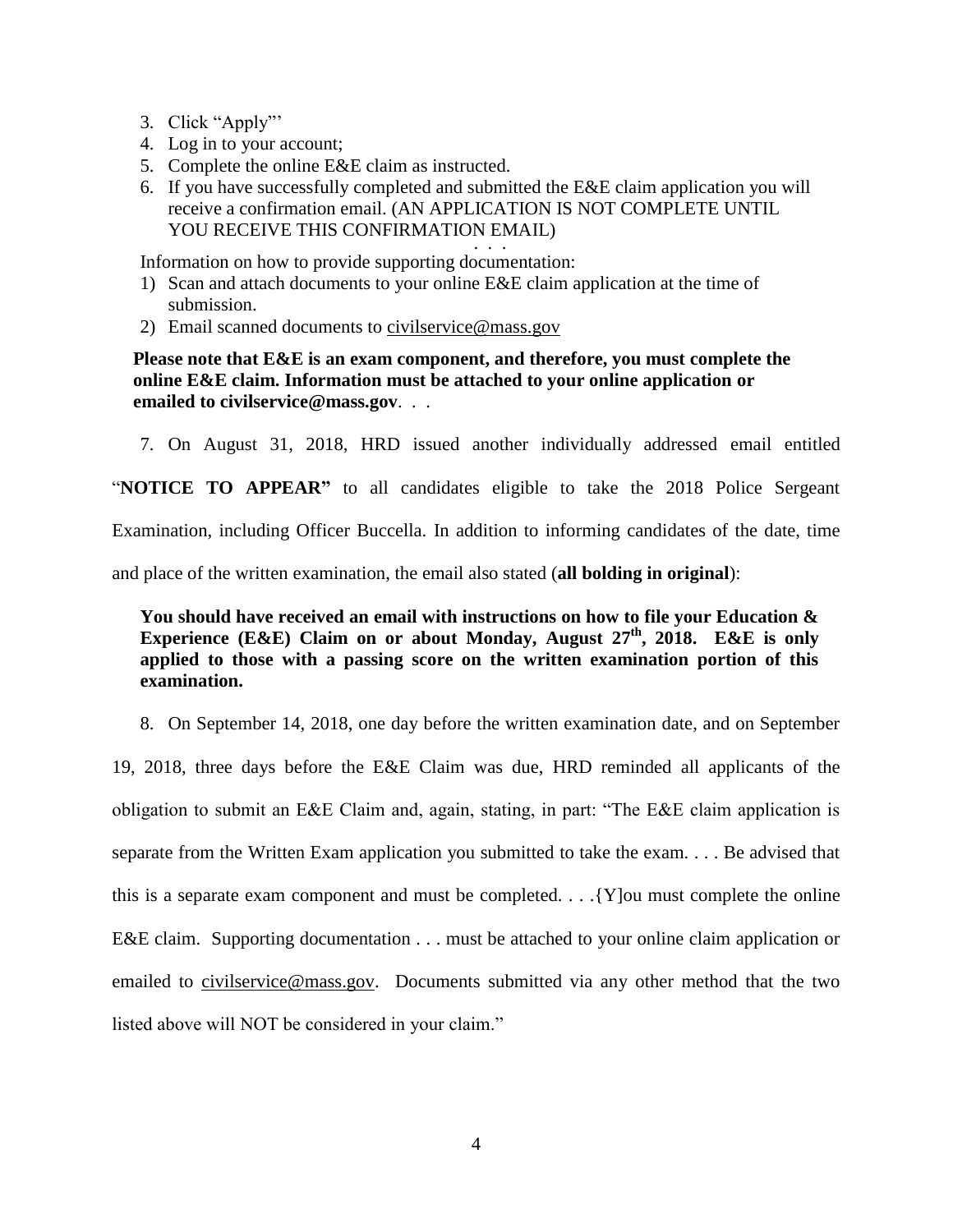9. Officer Buccella sat for the Police Sergeant examination. He did not at any time complete the on-line E&E Claim form.

10. On or about December 4, 2018, HRD informed Officer Buccella that he had failed the Police Sergeant Examination with a final score of 61.6 (with 70 needed to pass the examination). This score was calculated as follows:

| (A) Written Examination Component (80%) | $77.00 \text{ x}.0.8 = 61.6$ |
|-----------------------------------------|------------------------------|
| $(B)$ E&E Examination Component (20%)   | $00.00 \times 0.2 = 00.0$    |
| FINAL SCORE $(A) + (B)$                 | <u>61.6</u>                  |

11. On or about December 13, 2018, Officer Buccella duly appealed to HRD for a review of his Police Sergeant examination score. After review, on January 31, 2019, HRD denied the appeal. This appeal to the Commission duly ensued.

### **STANDARD OF REVIEW**

The Commission may dispose of an appeal summarily, as a matter of law, pursuant to 801 C.M.R. 1.01(7) when undisputed facts affirmatively demonstrate "no reasonable expectation" that a party can prevail on at least one "essential element of the case". See, e.g., Milliken & Co., v. Duro Textiles LLC, 451 Mass. 547, 550 fn.6, (2008); Maimonides School v. Coles, 71 Mass.App.Ct. 240, 249 (2008); Lydon v. Massachusetts Parole Board, 18 MCSR 216 (2005)

### **APPLICABLE CIVIL SERVICE LAW**

G.L.c.31,§3 directs HRD to "make and amend rules which shall . . . include provisions for . . . (c) Open competitive and other examinations to test the practical fitness of applicants . . ." Pursuant to this authority, Personnel Administration Rule PAR.06 provides, in relevant part:

#### **PAR.06. EXAMINATIONS**

(1) Procedure

(a) The administrator shall establish procedures for competitive and other examinations to test the practical fitness of applicants.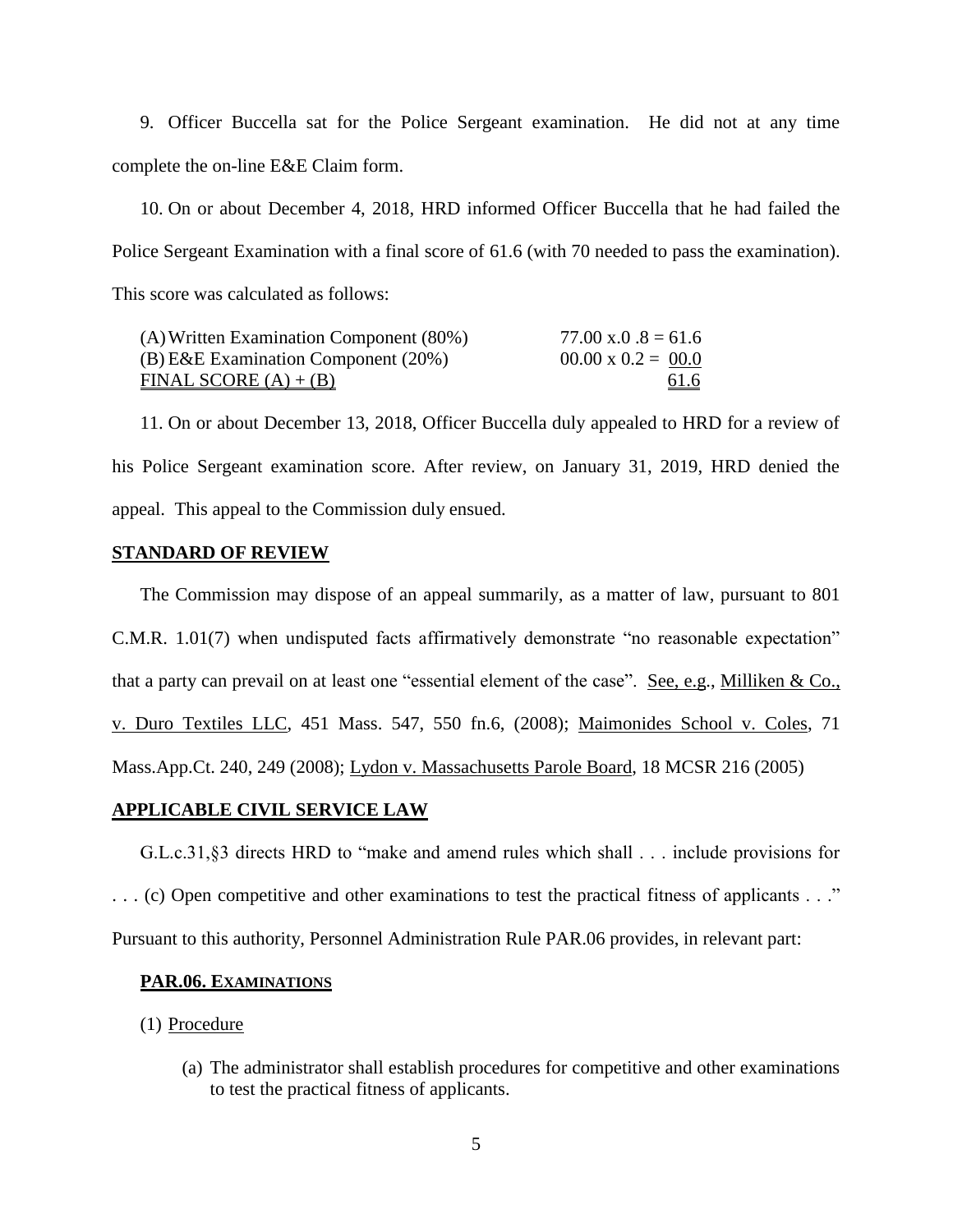(b) The grading of the subject of employment or experience as part of a promotional examination shall be based on a schedule approved by [HRD] which shall include credits for elements of training an experience related to the positon for which the examination is held.

. . .

. . .

#### (2) Content of Examinations

(a) All selection procedures shall be practical in character and shall relate directly to those matters which fairly determine the relative ranking of the persons examined based on the knowledge, abilities and skills required to perform the primary duties (critical and frequent tasks) of the position title or occupational group as determined by reliable and representative job information available to [HRD]. Examinations may . . . include written, oral, practical or performance tests, training and experience rating . . . other generally accepted selection procedures, or combinations of these, which, in the discretion and judgment of [HRD], are appropriate for the position title or occupational group being tested.

. . .

#### (3) Examination Results

The passing mark for each examination shall be established by [HRD] in accordance with generally accepted selection procedures.

Also, G.L.c.31,§22 provides, in relevant part, that HRD "shall determine the passing requirements of examinations" and, in particular, "an applicant shall be given credit for employment and experience in the position for which the examination is held" and "*shall be allowed seven days after the date of such examination to file with the administrator a training and experience sheet* and to receive credit for such training and experience as to the time designated by the administrator." (*emphasis added*)

Section 22 also grants applicants the right to seek review of their examination marks by HRD

and, in some cases, to seek further appeal to the Commission.

#### **ANALYSIS**

The Commission has construed the applicable Massachusetts civil service laws and rules to vest HRD with broad, although not unfettered, discretion to determine the technical requirements for competitive civil service examinations, including the type and weight given as credit for training and experience, subject to scrutiny solely when HRD's decisions, actions or failure to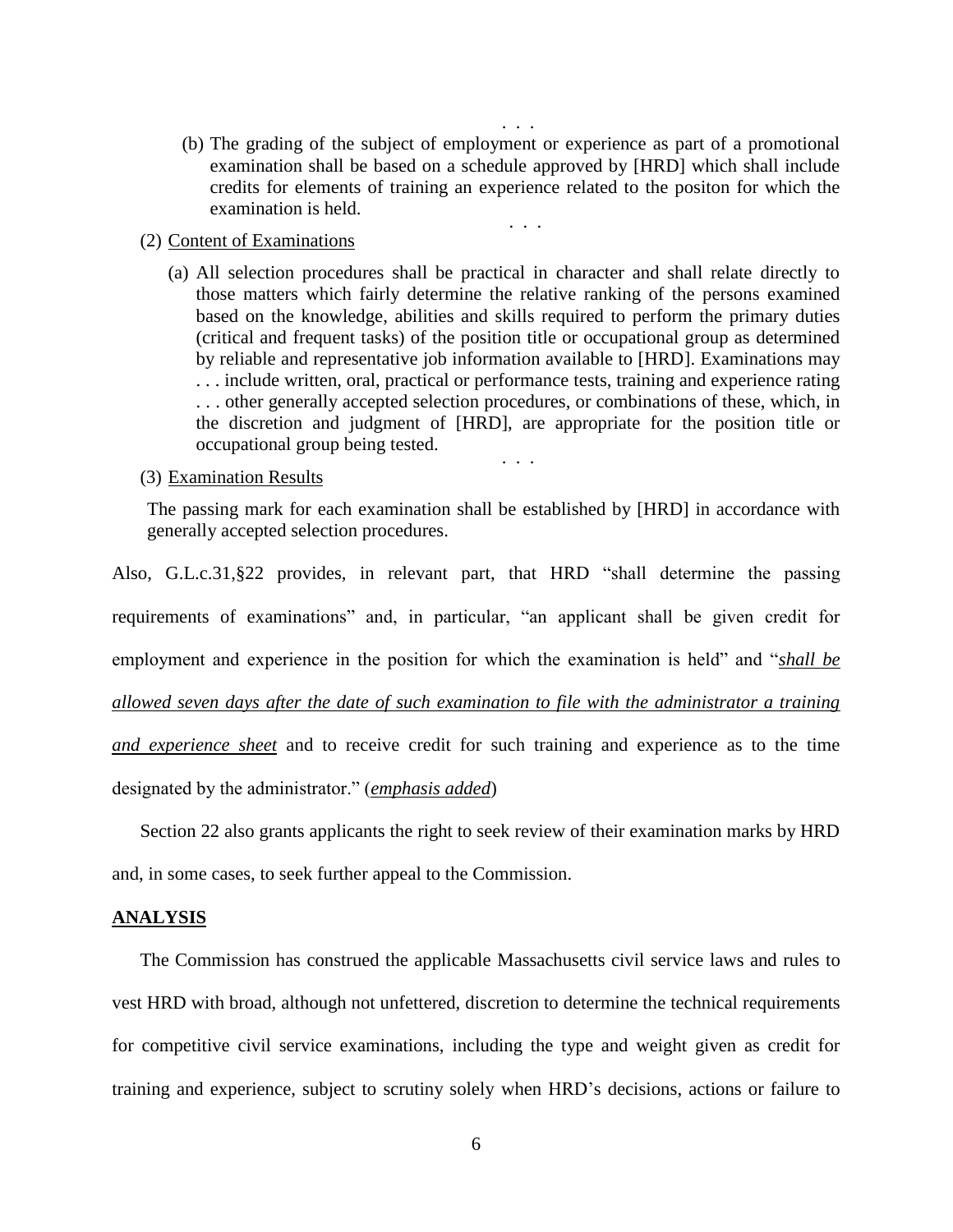act are devoid of any rational explanation, are not firmly grounded in common sense, have not been uniformly applied, are arbitrary, capricious or otherwise run afoul of basic merit principles of civil service law. See, e.g., Borjeson v. Human Resources Div., 31 MCSR 267 (2018) (Interim Decision), 31 MCSR 297 (Final Decision) (allowing appeal and requiring rescoring of E&E when HRD had arbitrarily changed its long-standing traditional methodology for reasons that were neither "persuasive nor logical"); Clarke v HRD, 29 MCSR 1 (2016) (allowing appeal, in part, to grant education credit when documentation submitted indistinguishable from information previously found sufficient to grant such credit); Merced v. Human Resources Div, 28 MCSR 396 (2015) (affirming HRD's requirement that university teaching credit required faculty status of adjunct professor or higher); Carroll v. Human Resources Div., 27 MCSR 157 (2014)(deferring to HRD's technical expertise in defining criteria for educational credit); Cataldo v. Human Resources Div, 23 MCSR 617 (2010) (allowing E&E appeal, in part, for education credit that HRD denied for reasons that could not be reconciled with a reasonable construction of HRD's examination instructions). See generally, G.L.c.31,§1 (basis merit principles means "recruiting, selecting and advancing of employees on the basis of their relative ability, knowledge and skills", "assuring fair treatment of all applicants" and protecting employees from "arbitrary and capricious actions"); City of Cambridge v. Civil Service Comm'n, 43 Mass.App.Ct. 300, 303, rev.den., 426 Mass. 1102 (1997) (decision "is arbitrary and capricious when it lacks any rational explanation."

In this appeal, the question presented is whether HRD is justified to treat Officer Buccella's E&E Claim as a separate examination component and to award him no points for that component because he failed to follow the instructions provided to him and never completed, submitted and received confirmation of receipt of the required on-line E&E Claim application form, despite the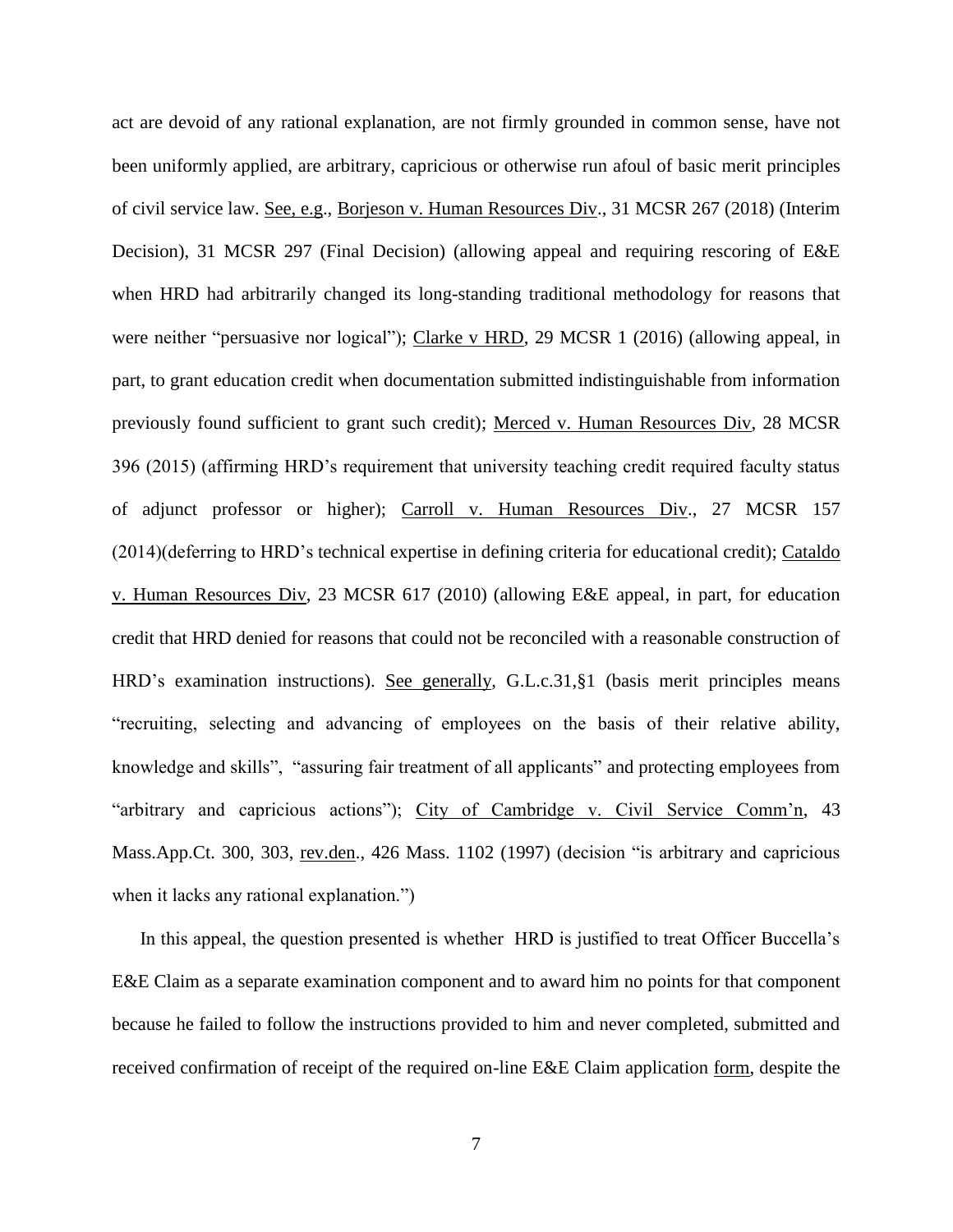fact that he did, at the time of submitting his Written Examination application, attach the underlying supporting documents attesting to all of the education experience credit he would have been entitled to claim on the E&E Claim application form.

The Commission has previously considered similar appeals from candidates claiming that their failure to strictly comply with the requirements for submitting the E&E Claim should not be cause to give them a failing grade on that component.. In every case, the Commission has sustained HRD's position that the completing the E&E Claim form on-line and obtaining confirmation that it was received is a separate examination component and, therefore, HRD is justified within its broad technical authority over the administration of examinations to give a candidate who does not follow the instructions required to satisfactorily complete the E&E compoment a failing grade on that component. See Sinopoli v. Human Resources Div., CSC No. B2-19-044, 32 MCSR --- (2019); Reese v. Human Resources Div., CSC No. B2-19-046, 32 MCSR --- (2019); Silva v. Human Resources Div., 30 MCSR247 (2017); Pavone v. Human Resources Div., 28 MCSR 611 (2015).

After carefully considering the facts of this present appeal, I conclude that there are no significant distinctions here that warrant any different result.

First, Officer Buccella erroneously contends that he failed the Police Sergeant's examination solely because of how he handled the E&E Claim component, citing Silva v. Human Resources Div., supra. In fact, HRD appears to have taken notice of the Commission's prior criticism about the approach of automatically giving a failing overall exam score to someone who didn't file an E&E Claim. Now, as in the case of the Police Sergeant's examination, HRD no longer does so. Rather, failure to complete the E&E Claim component now triggers a "zero" score on that component. It was the weighted score of both components (77.0 on the Written Exam and 0.00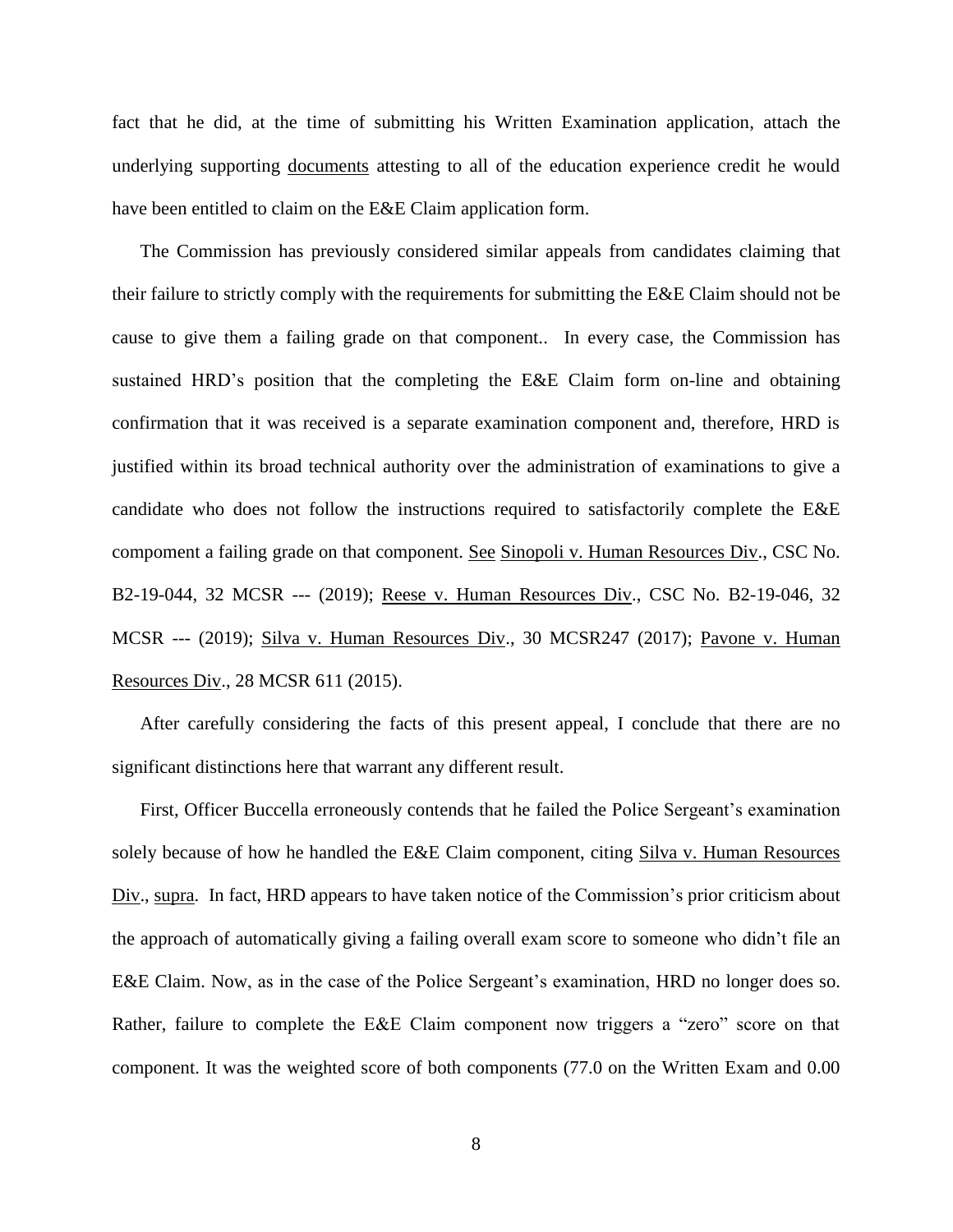on the E&E Component) that resulted in Officer Buccella's failing score of 61.6. Had Officer Buccella scored ten points higher on the Written Exam (i.e. 87), he would have received a weighted score of 69.6, which rounded would have given him a passing grade of 70. I fully appreciate that Officer Buccella may yet believe that failing him is still unfair. However, HRD's choice to award a candidate who fails to follow the instructions in completing the E&E component a "zero" for that component (thereby requiring a candidate to score well above 70 on the Written Component to offset the consequences of that mistake) does not rise to the level of being so devoid of reason that it falls outside the legitimate purview of HRD expertise on such a technical matter.

Second, I give considerable weight to the fact that the instructions about the requirements for submitting and obtaining confirmation of a separately completed E&E Claim form as a condition to passing the examination are clear and unambiguous. Nothing in the instructions could lead a reasonable person to conclude that submitting documents, alone, without the E&E Claim form, satisfied HRD'S requirement for passing the E&E Claim component. It also bears notice that 457 of the 461 police officers who took the same examination complied fully with the instructions and duly filed a confirmed E&E Claim form. Thus, this case is not one in which the Commission is warranted to exercise discretion to grant "Chapter 310" statutory relief to an appellant whose civil service rights have been infringed "through no fault of his own." HRD has good reason to hold Officer Buccella to the same standard as all other similarly situated candidates.

#### **CONCLUSION**

Accordingly, for the reasons stated, HRD's Motion for Summary Decision is allowed and Officer Buccella's Motion to Approve Appeal is denied. The appeal of Michael Buccella, under Docket No. B2-19-036, is *dismissed.*